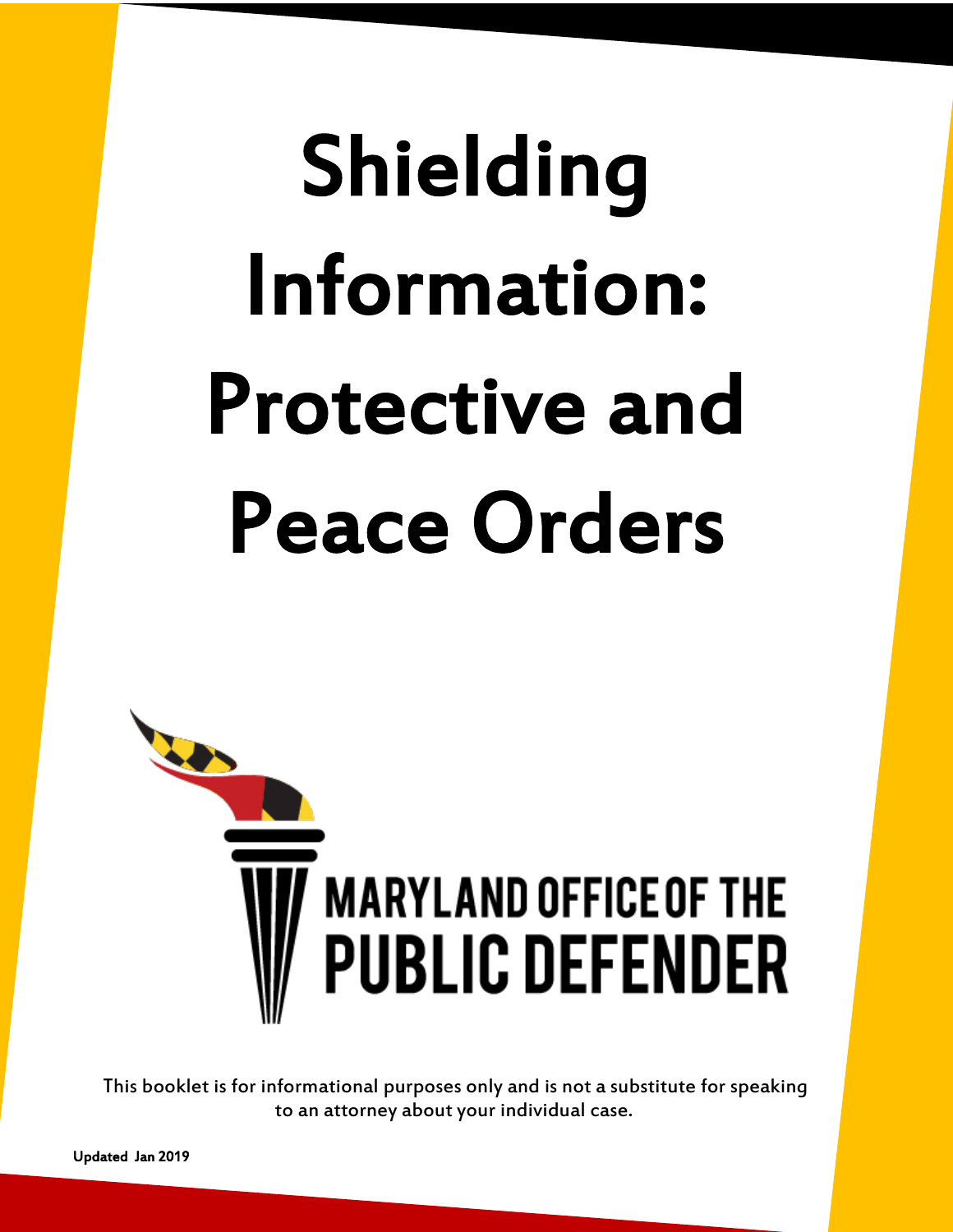## Definitions:

Protective Order and Peace Order: Both a Protective Order and Peace Order are civil orders issued by a court to refrain one person from committing certain acts against another person or persons. The difference is that a **Protective Order** generally applies to people in domestic relationships, while a Peace Order applies to other groups, such as neighbors, co-workers, etc.

Court Record: an official record of a court proceeding that a court keeps, including electronic information.

**Maryland Judicial Case Search:** a website that provides public access to court records.

Petitioner: the person who files a petition for a Protective Order or Peace Order.

**Respondent** (defendant): the person alleged in the petition to have committed the abuse or unwanted behavior.

Torts Claim: The injured party can sue the wrongdoer to recover damages and compensation.

## WHAT IF I AM NOT A CITIZEN?

Immigration is a complex subject that this brochure cannot fully address. If you are not a United States citizen, you may want to speak to an immigration attorney prior to filing for a shielding.

 $\mathcal{L}=\mathcal{L}^{\mathcal{L}}$  , where  $\mathcal{L}^{\mathcal{L}}$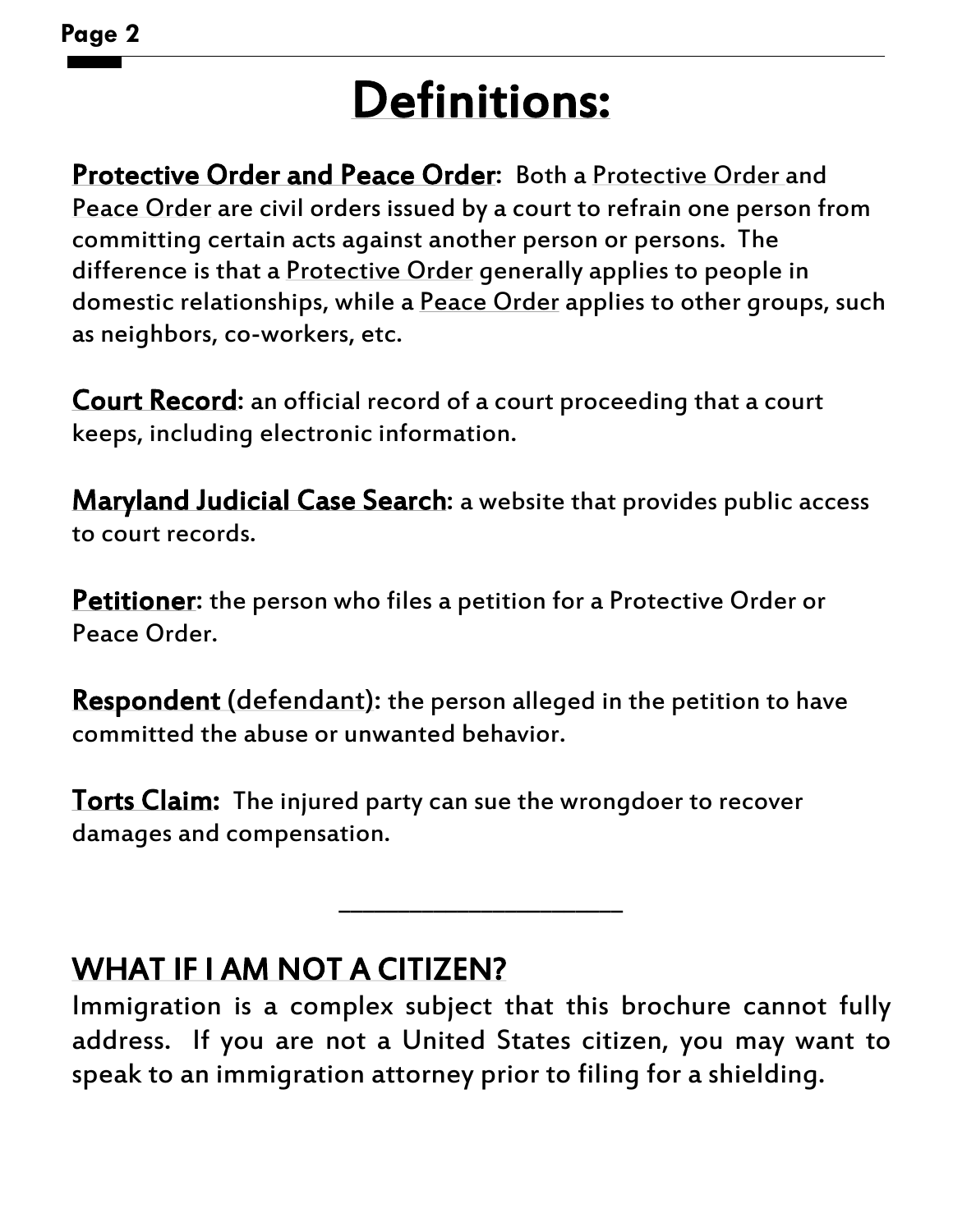## INTRODUCTION:

This brochure introduces you to the shielding law that applies to protective or peace orders only. If you want information about other types of shielding, you should visit the courthouse or its website. The Courts publish a brochure titled, "Public Access to Maryland's Court Records." Go to the website: mdcourts.gov or courts.state.md.us to view or obtain a copy.

The court information provided in this pamphlet is for Baltimore City. If your case (s) are in another jurisdiction in the Maryland, you will need to obtain the court information and address for that particular County.

## WHAT IS SHIELDING? [MD Fam L Code § 4-512 \(2017\)](https://law.justia.com/codes/maryland/2017/family-law/title-4/subtitle-5/part-ii/section-4-512/)

Shielding removes information from public inspection. "Shielding" means:

(i) with respect to a record kept in a courthouse, removing the record to a separate secure area to which persons who do not have a legitimate reason for access are denied access; and

(ii) with respect to electronic information about a proceeding on the Web site maintained by the Maryland Judiciary, completely removing all information concerning the proceeding from the public Web site, including the names of the parties, case numbers, and any reference to the proceeding or any reference to the removal of the proceeding from the public Web site.

BOTH petitioner and respondent may request shielding.

## WHY FILE FOR SHIELDING?

If anyone has ever requested a peace order or protective order against you, that request will be on the Maryland Judicial Case Search. It means that anyone with access to the internet, will be able to see this information. Employees, landlords, schools or family and friends have easy access through a simple computer search at: www.casesearch.courts.state.md.us.

The information is available to the general public regardless of the outcome of the proceedings. Even if the requests were denied or dismissed, the information is still available.

Favorable outcomes may negatively affect the prospect of employment or a housing application., for example Shielding the case also protects your privacy.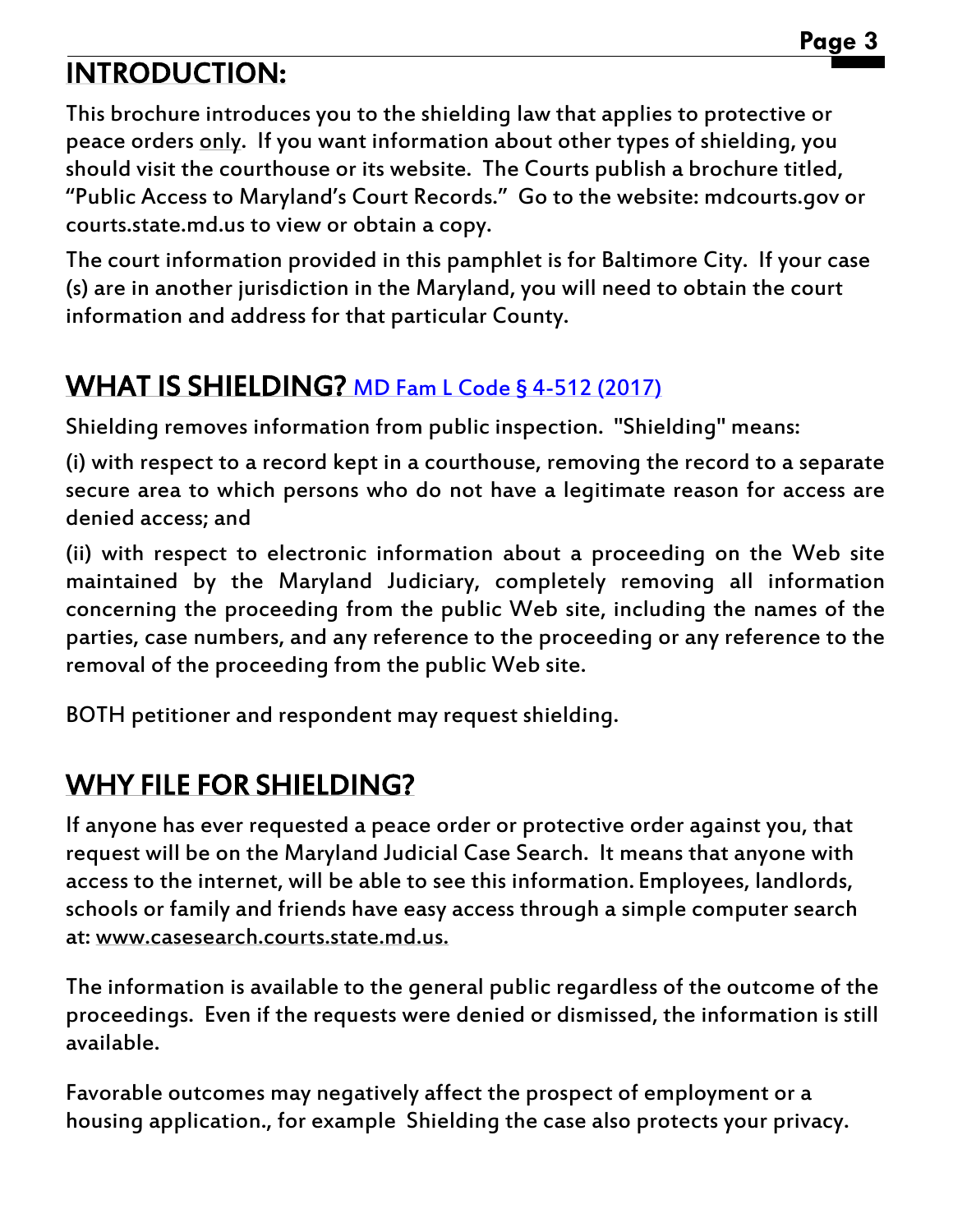## HOW IS SHIELDING DIFFERENT FROM EXPUNGEMENT? Page 4

- Shielding is not expungement. It is not the permanent removal nor does it prevent some people from having access to the information, such as a judge, law enforcement, and the prosecutor. Shielding only prevents the general public from having access.
- The information still exists; but once the Shielding is granted, the court clerk takes the necessary steps to ensure that the information is no longer available on Case Search or other publically accessible court records.
- Expungement only applies to criminal proceedings. Peace Orders and Protective Orders are civil proceedings.

## SO WHO STILL HAS ACCESS?

The following will have access to a shielded record for a legitimate reason:

- Law enforcement officer
- Attorney representing the petitioner or respondent in the proceeding
- State's attorney (the prosecutor)
- Employee of local Department of Social Services
- Victim Services provider as defined by Department of Human Resources.
- Individuals (with a legitimate reason) may view the court record, but only by a court order signed by a judge

This access is obtained through a guarded website. The general public cannot access this guarded website.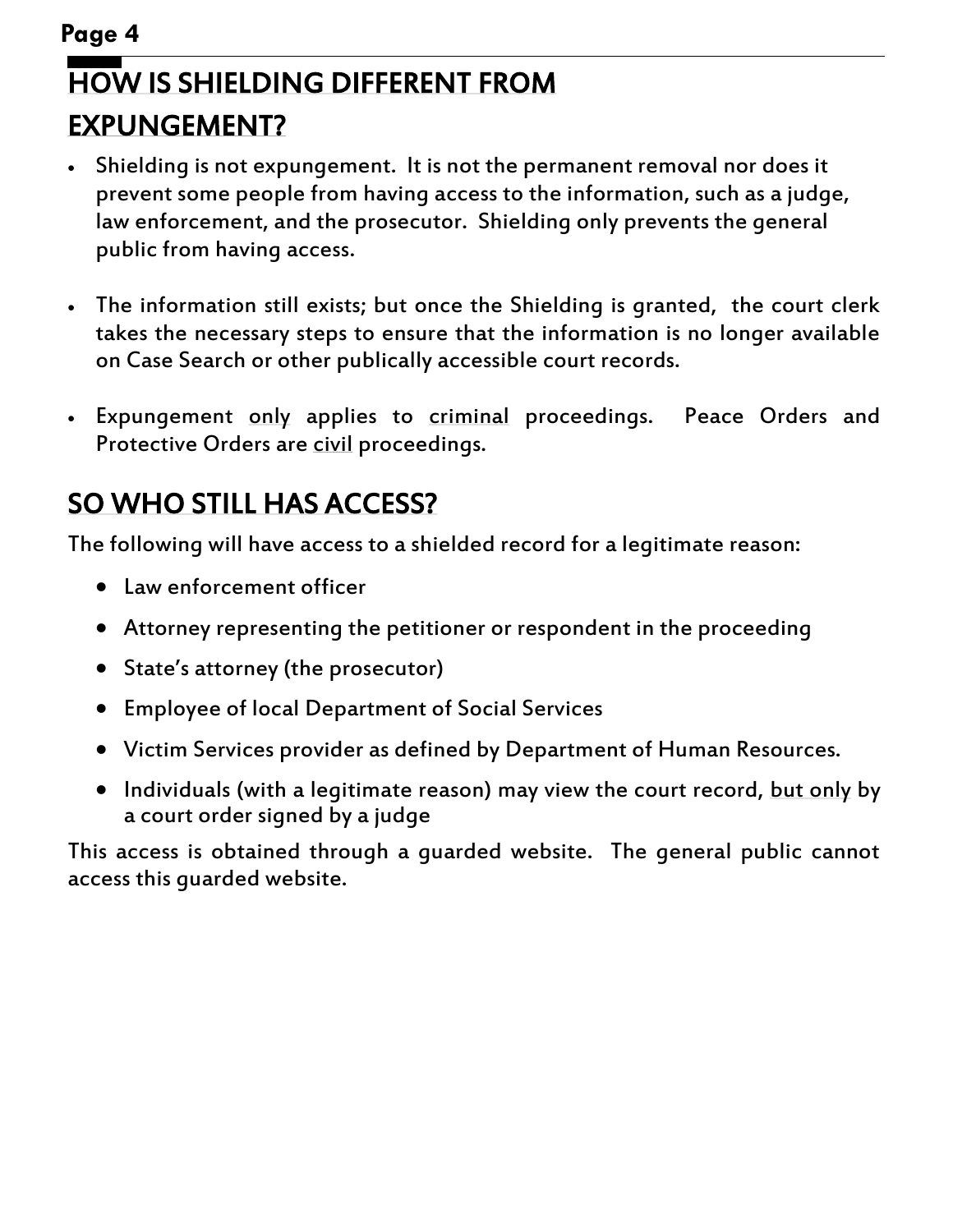## HOW DO I GET STARTED?

- Go to Maryland Judicial Case Search, [casesearch.courts.state.md.us/](http://casesearch.courts.state.md.us/casesearch/) [casesearch.](http://casesearch.courts.state.md.us/casesearch/)
- Enter your name. Sort by the column: "Case Type."
- Protective/Peace Orders are listed as "domestic violence," "D/V, " peace order, or protective order.
- Determine if the case listed belongs to you. Keep in mind that Case Search lists everyone with the same name that is entered. You should double check that the case number listed is your case. You can check by date of birth, address, and/or incident date. If you used another name or your name was misspelled, you will need to do additional searches to find these cases, if needed.
- Once you determine the case belongs to you, make sure you can determine whether it was a protective order or peace order.
- There are separate forms for each type

## WHY IS THE PETITIONER'S NAME NOT LISTED?

In 2012, the Maryland Courts decided to no longer list the name of the Petitioner on Protective/Peace Order cases in Case Search. The means you will have to do a little more investigation to make sure that the case applies to you and that you are eligible to request the shielding.

## HOW DO I MAKE SURE THE CASE(S) ARE MINE?

- It's important to investigate if this case is yours, or you have been more than one (1) person who has filed against you.
- Does the information listed on Case Search trigger your memory?
- Would friends or family be able to provide the information?
- Do you recall the date it was issued?
- Do you recall the case and the Petitioner's name?
- You **MUST** make sure that the case or cases are indeed yours and that you are eligible.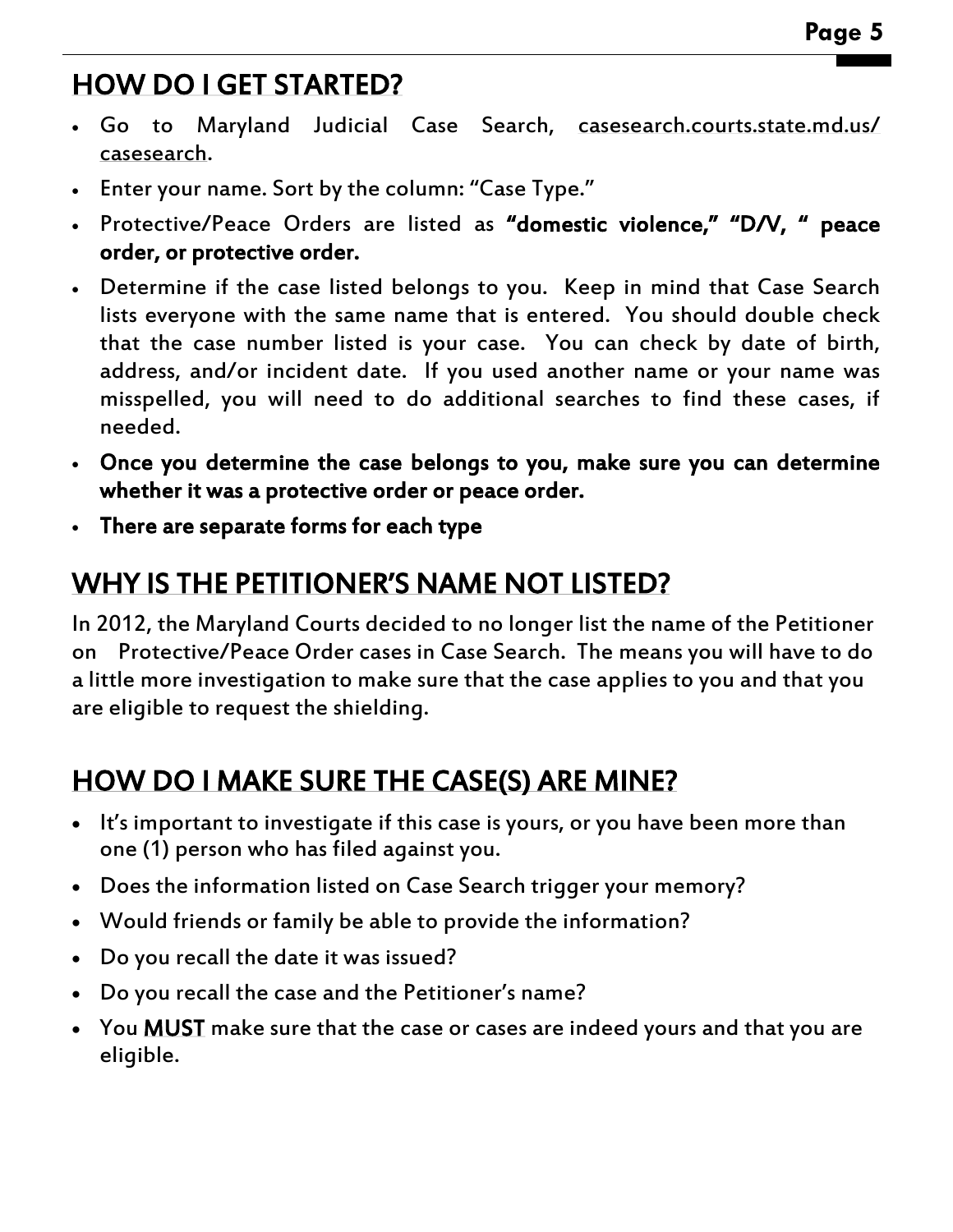## AM I ELIGIBLE FOR A SHIELDING? **Page 6**

- Determine if the matter filed against you was a Peace Order or Protective Order.
- 1. The Peace Order or Protective Order was

 $\rightarrow$  Denied or Dismissed OR

 $\rightarrow$  You, the respondent, consented to the entry of a Protective Order or a Peace Order, which was then granted.

3. AND you must be able to satisfy all of the requirements detailed in the checklists on the following pages.

## WHEN CAN I FILE FOR SHIELDING?

- The general rule is you must wait three (3) years from the date the Protective/Peace Order proceeding itself expired. However, you can file earlier than the three (3) years.
- . If you want to file immediately for shielding, you must file a General Waiver and Release Form.
- After three (3) years, the General Waiver and Release Form is no longer required.

## WHAT IS THE GENERAL WAIVER AND RELEASE FORM?

- Under Maryland Law, you have the right to sue the Petitioner regarding torts claim. You generally need to bring this suit within three (3) years after the case has ended. Because of this right to sue, you have to release your rights to sue if you wish to request shielding sooner than three (3) years. By signing the General Waiver and Release, you are affirming to the Courts that you are giving up your rights to sue the Petitioner about this particular case.
- You may wish to speak to an attorney before making this decision.
- The decision not to sue is beyond the scope of this brochure.

#### If filing immediately or within 3 years:

Use [Form CC-DC-077:](https://courts.state.md.us/sites/default/files/court-forms/courtforms/joint/ccdc077.pdf/ccdc077.pdf) GENERAL WAIVER AND RELEASE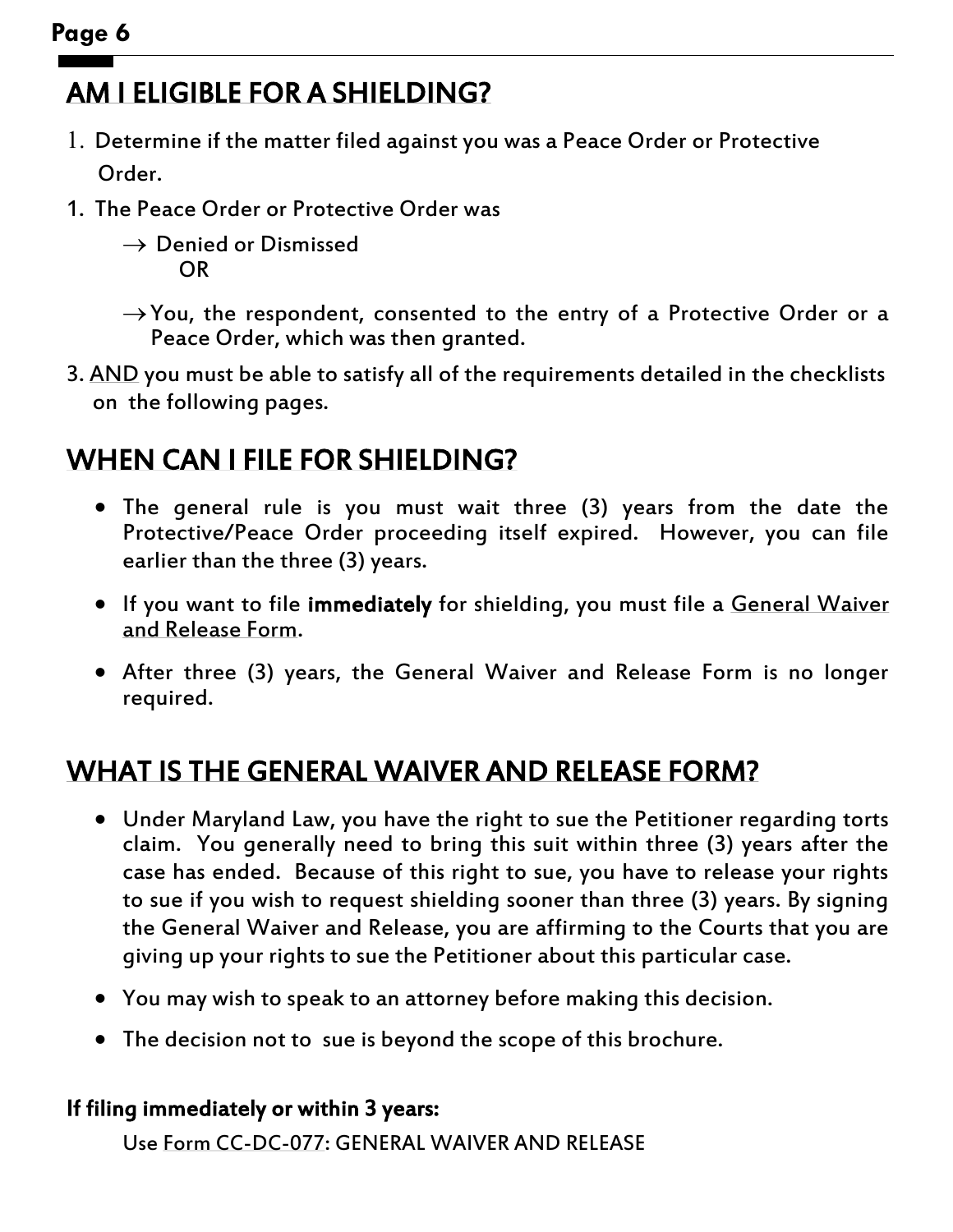|                                                                                                 | <b>Consented to Protective</b><br><b>Orders</b><br>(You must be able to check<br>all boxes)                                                                                                                                                                                                       |                  | <b>Dismissed Protective</b><br><b>Orders</b><br>(You must be able to check all<br>boxes)                                                      |
|-------------------------------------------------------------------------------------------------|---------------------------------------------------------------------------------------------------------------------------------------------------------------------------------------------------------------------------------------------------------------------------------------------------|------------------|-----------------------------------------------------------------------------------------------------------------------------------------------|
|                                                                                                 | The Respondent did not violate the<br>Protective Order during its term.                                                                                                                                                                                                                           |                  | A final protective/peace order has<br>never been issued against the<br>Respondent in any proceeding<br>between this Petitioner and            |
|                                                                                                 | A final protective/peace order has<br>never been issued against the<br>Respondent in any proceeding<br>between this Petitioner and<br>Respondent.                                                                                                                                                 |                  | The Respondent has not been found<br>guilty of a crime arising from abuse<br>against Petitioner.                                              |
|                                                                                                 | The Respondent has not been found<br>guilty of a crime arising from abuse<br>against Petitioner.                                                                                                                                                                                                  |                  | There are no protective orders or<br>peace orders pending against the<br>Respondent in a proceeding between<br>this petitioner and Respondent |
|                                                                                                 | There are no protective orders or<br>peace orders pending against the<br>Respondent.                                                                                                                                                                                                              |                  | There are no criminal charges<br>pending against the Respondent aris-<br>ing from alleged abuse against the<br>Petitioner.                    |
|                                                                                                 | There are no criminal charges pending<br>against the Respondent arising from<br>alleged abuse against an individual<br><b>OR</b><br>The Respondent has refiled this<br>request for shielding after one (1) year<br>from the date of the prior hearing to<br>shield and all of the above are true. |                  |                                                                                                                                               |
| Abuse is defined as:<br>Rape or sexual offense<br>Act that causes serious bodily harm<br>$\ast$ |                                                                                                                                                                                                                                                                                                   |                  |                                                                                                                                               |
| $\ast$                                                                                          | Act that places the petitioner in fear of im-<br>minent serious bodily harm<br><b>Assault</b>                                                                                                                                                                                                     | $\ast$<br>$\ast$ | <b>False imprisonment</b><br><b>Stalking</b>                                                                                                  |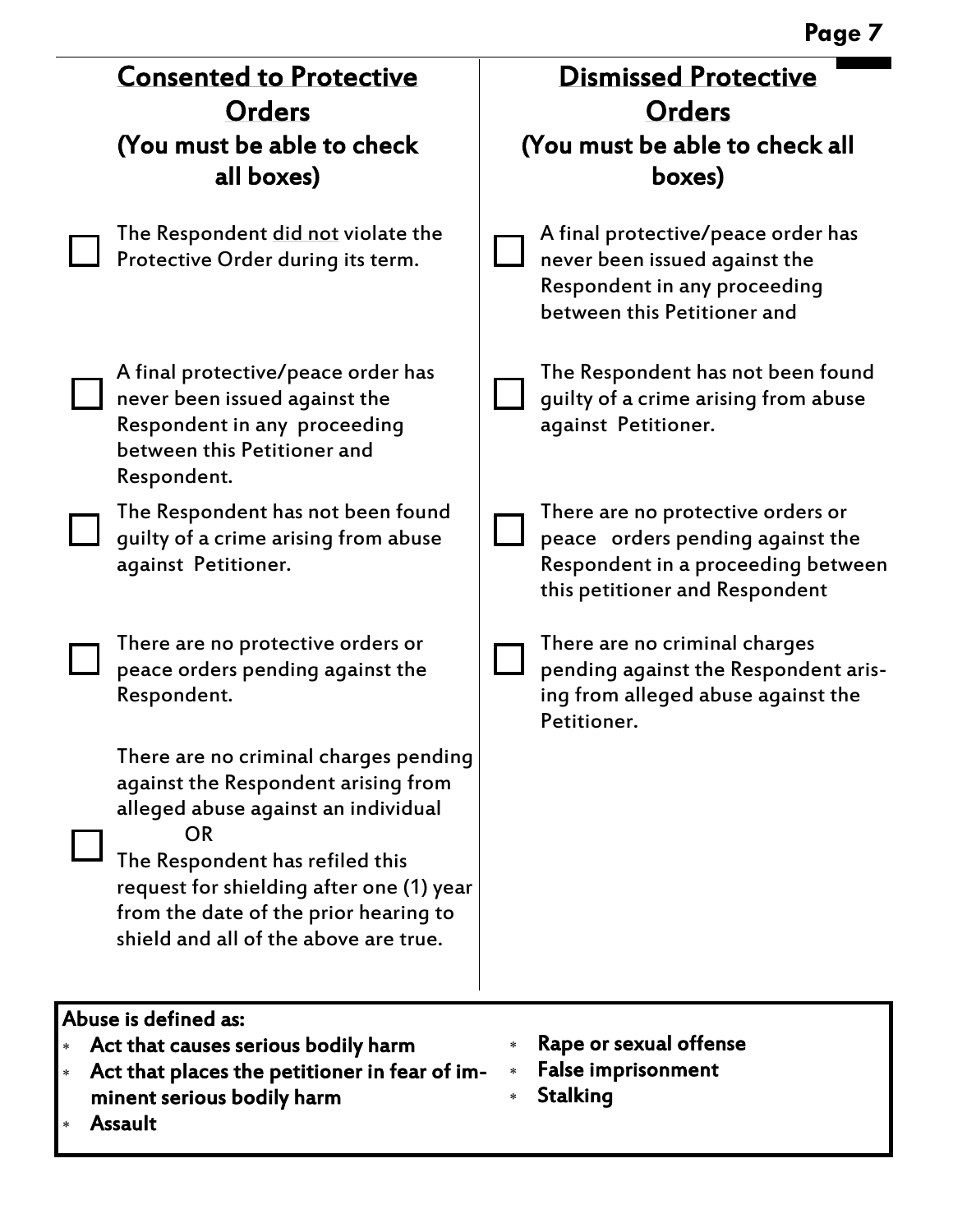| Page 8                                                                                                                                                                                                                                                                            |                                                                                                                                                                                          |
|-----------------------------------------------------------------------------------------------------------------------------------------------------------------------------------------------------------------------------------------------------------------------------------|------------------------------------------------------------------------------------------------------------------------------------------------------------------------------------------|
| <b>Consented to Peace Orders</b><br>(You must be able to check<br>all boxes)                                                                                                                                                                                                      | <b>Dismissed Peace Orders</b><br>(You must be able to check all<br>boxes)                                                                                                                |
| The Respondent did not violate the<br>Peace Order during its term.                                                                                                                                                                                                                | A final protective/peace order has<br>never been issued against the<br>Respondent in any proceeding<br>between this Petitioner and                                                       |
| A final protective/peace order has<br>never been issued against the<br>Respondent in any proceeding<br>between this Petitioner and                                                                                                                                                | The Respondent has not been found<br>quilty of an act described in CJ §3-<br>1503(a) against the petitioner.                                                                             |
| The Respondent has not been found<br>guilty of an act described in<br>CJ §3-1503(a) against the petitioner.                                                                                                                                                                       | At the time of the hearing, there is<br>not an interim or temporary peace<br>order or protective order pending<br>between the Petitioner and<br>Respondent.                              |
| At the time of the hearing, there is<br>not an interim or temporary peace<br>order or protective order pending<br>against the Respondent.                                                                                                                                         | At the time of the hearing, there are<br>no criminal charges pending against<br>this Respondent arising from an<br>alleged act against the Petitioner, as<br>described in CJ §3-1503(a). |
| At the time of the hearing, there are<br>no criminal charges pending against<br>this Respondent arising from an<br>alleged act against the Petitioner, as<br>described in CJ §3-1503(a)<br><b>OR</b>                                                                              |                                                                                                                                                                                          |
| The Respondent has refiled this re-<br>quest for shielding after one (1) year<br>from the date of the prior hearing to<br>shield and all of the above are true.                                                                                                                   |                                                                                                                                                                                          |
| Abuse as defined by CJ §3-1503(a)<br>Act that causes serious bodily harm<br>$\ast$<br>Act that places the petitioner in fear<br>$\ast$<br>of imminent serious bodily harm<br><b>Assault</b><br>$\star$<br>Rape or sexual offense<br>$\ast$<br><b>False imprisonment</b><br>$\ast$ | <b>Harassment</b><br><b>Stalking</b><br>$\ast$<br>Trespass under Title 6, Subtitle 4 of<br>$\ast$<br>the Criminal Law Article<br>Malicious destruction of property<br>$\ast$             |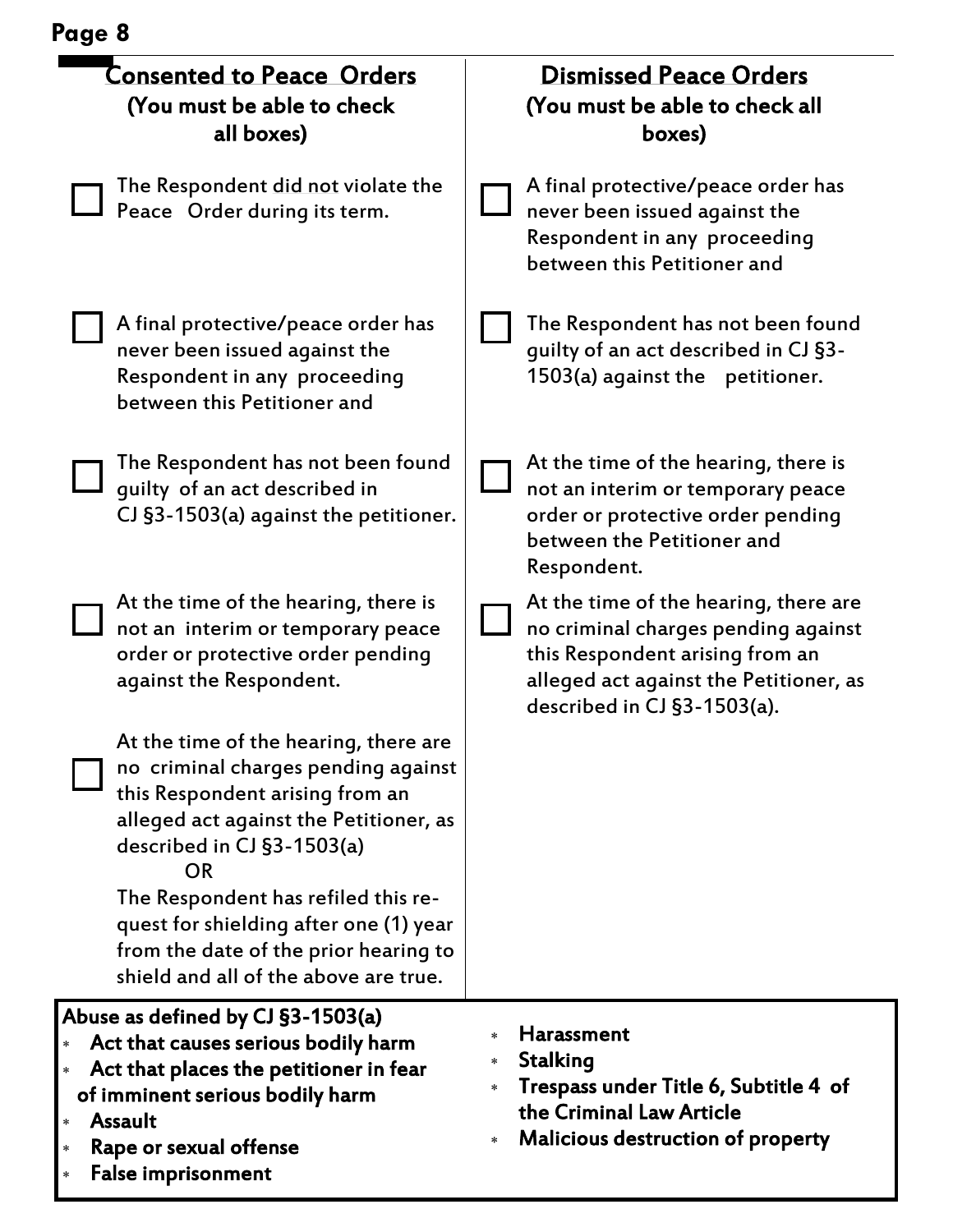## WHAT PAPERWORK DO I FILE?

Once you determine that you have eligible case(s) to shield, you need to file your request(s) with the Courts. Forms can be obtained at the Courthouse or on the Court's website: courts.state.md.us/courtforms

The following are forms that you will need. You will need one (1) of the following four (4). Ask the court clerk for these forms or print them from the website.

[Form CC-DC-DV-021A:](https://courts.state.md.us/sites/default/files/court-forms/courtforms/joint/ccdcdv021a.pdf/ccdcdv021a.pdf) Request to shield DENIED OR DISMISSED PROTECTIVE ORDER 1.

OR

[Form CC-DC-DV-021B:](https://courts.state.md.us/sites/default/files/court-forms/courtforms/joint/ccdcdv021b.pdf/ccdcdv021b.pdf) Request to shield CONSENTED TO PROTECTIVE ORDER

OR

[Form CC-DC-PO-016A:](https://courts.state.md.us/sites/default/files/court-forms/courtforms/joint/ccdcpo016a.pdf/ccdcpo016a.pdf) Request to shield DENIED OR DISMISSED PEACE ORDER

OR

[Form CC-DC-PO-016B:](https://courts.state.md.us/sites/default/files/court-forms/courtforms/joint/ccdcpo016b.pdf/ccdcpo016b.pdf) Request to shield CONSENTED TO PEACE ORDER

#### If filing within 3 years of the order's denial/dismissal or order: 2.

[Form CC-DC-077:](https://courts.state.md.us/sites/default/files/court-forms/courtforms/joint/ccdc077.pdf/ccdc077.pdf) GENERAL WAIVER AND RELEASE

When you file a shielding petition, you are required to notify the other party 3A. involved in the case. You must deliver the petition to the other party before you file with the court. By signing the "Certificate of Service" portion of the sealing petition, you are saying to the Court you served the other party.

#### OR

3B. Generally, the Petitioner's address is not listed on case search or court documents. If this is the case, you must file a separate motion for the court clerk to serve the Petitioner. If you are not able to hand them a copy of the petition you are filing, you must submit a "Motion for Service By Clerk Concerning Request to Shield" to the court and check the box stating "I have filed the attached Motion for Service by Clerk."

Form CC-DC-DV-025: Motion for service by clerk concerning REQUEST TO SHIELD PROTECTIVE ORDER RECORDS

OR

Form CC-DC-PO-019: Motion for service by clerk concerning REQUEST TO SHIELD PEACE ORDER RECORDS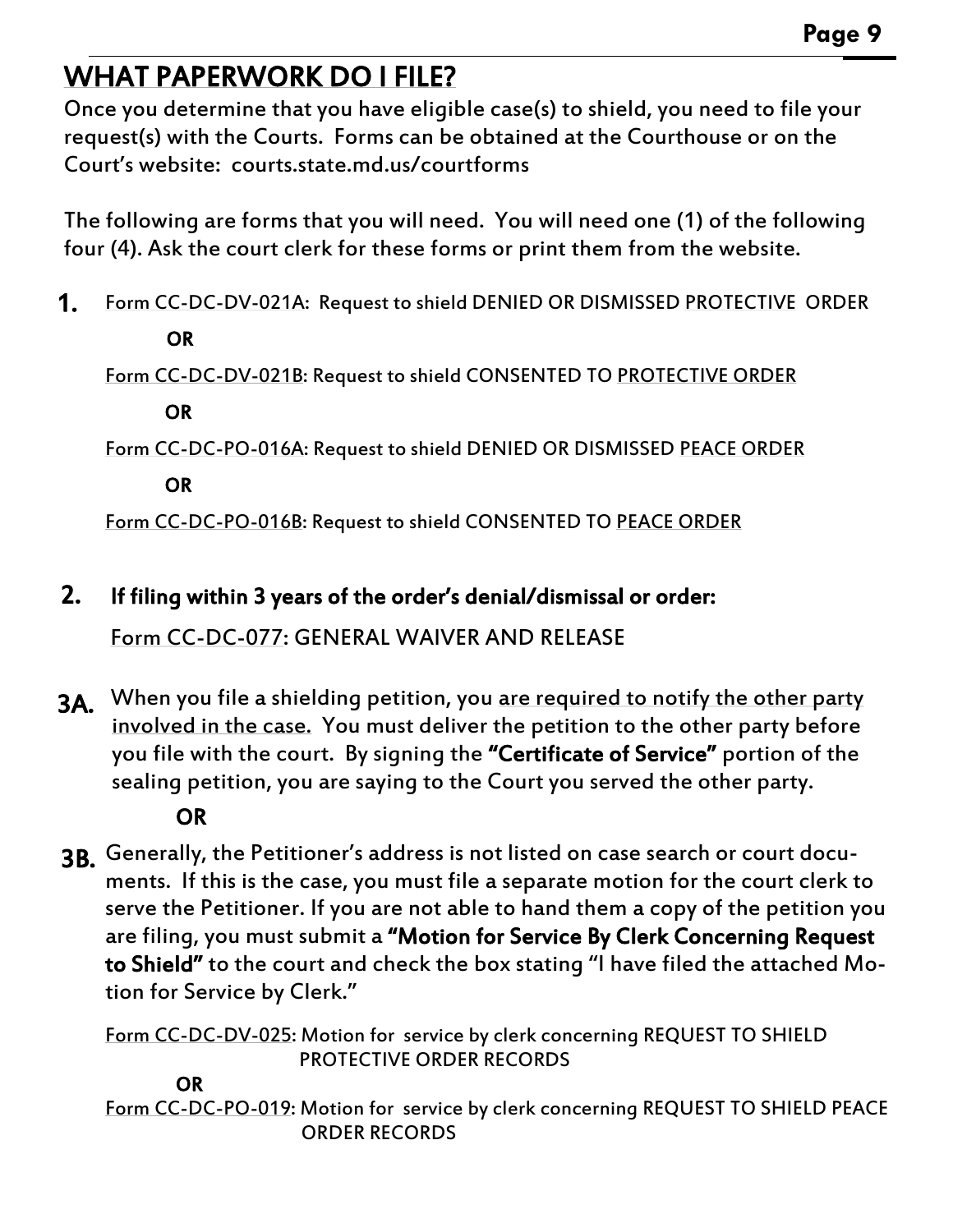#### **Page 10**

## WHERE DO I FILE THE PAPERWORK?

File all paperwork in the court where the Protective Order or Peace Order proceeding took place (where you went to court)

In Baltimore City specifically, all Protective/Peace Order proceedings are handled at the Eastside Courthouse located at 1400 E. North Avenue, Baltimore, MD 21213. Telephone number: 410-878-8500. The clerk's office is located in the basement of the building.

Bring the printout of the case(s) you wish to shield and go to the clerk's office. Tell them you wish to file for a shielding request and need to verify the information for the paperwork. You can examine the original court file to make sure all of the information on your complaint is correct.

## WHAT HAPPENS NEXT?

The Court will schedule a hearing. You will receive notice of this hearing. You must attend the hearing. If you are not present, the Court may deny your Shielding request.

At the hearing, you should be prepared to inform the court why you are requesting the hearing. (i.e. the peace/protective was denied, dismissed, or consented to; privacy concerns; the order hinders opportunities for employment, school, housing, etc. ) Give specific examples of how this matter has affected you in a negative way.

The court will give notice of hearing to the Petitioner or the Petitioner's attorney. The Petitioner has the option to attend. The hearing can proceed with or without the Petitioner present.

If the Petitioner attends and the Petitioner does not object to your request, the shielding request will be granted by the Court.

## WHAT IF THE PETITIONER OBJECTS?

If the Petitioner objects to the shielding request, the Judge will decide whether or not to grant your request. The Court will hear from you and the Petitioner. The Judge must decide that there is good cause for denying the request.

In determining good cause, the Judge will balance your rights of privacy and the harm that may result if the matter is not shielded, against the potential risk of future harm and danger to the Petitioner and community.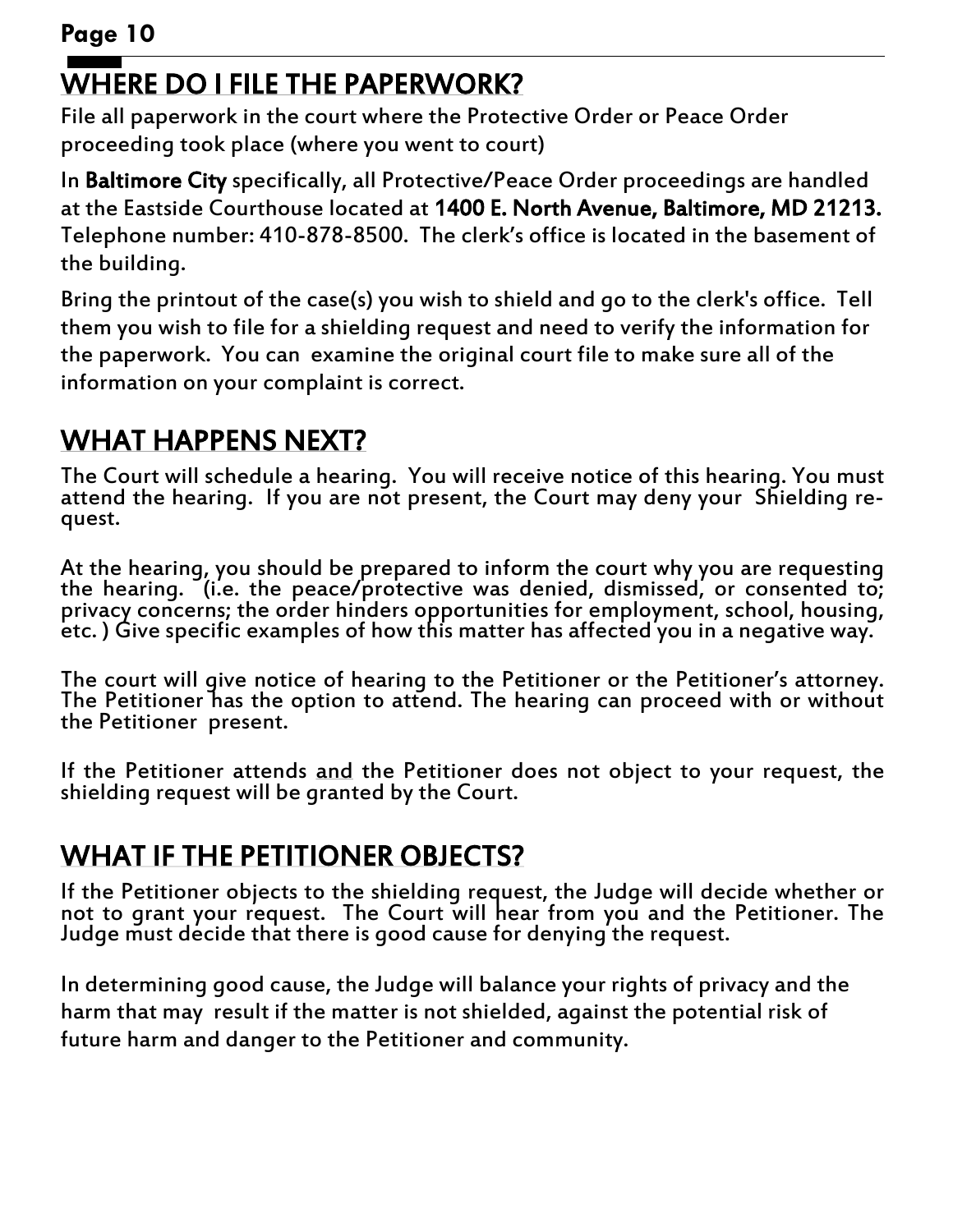## HOW DO I RESPOND?

Remind the Judge why you filed for shielding (i.e. the peace/protective was denied, dismissed, or consented to; privacy concerns; the order hinders opportunities for employment, school, housing, etc. ) Give specific examples of how this matter has affected you in a negative way.

Remind the Judge that this is not an expungement and that law enforcement and other agencies still have access to the information.

## WHAT IF THE REQUEST IS DENIED?

You have the right to appeal the Court's decision.

## WHAT IF THE REQUEST IS GRANTED?

Verify it by checking Case Search. www.casesearch.courts.state.md.us. You should no longer be able to see it.

## SUMMARY OF WHAT STEPS YOU NEED TO TAKE:

- 1. The Peace Order/Protective Order must have been dismissed, denied, or consented to and all of the other requirements must be met for the case to be eligible for shielding.
- 2. You must file one (1) of the four (4) shielding petitions that corresponds to your matter.
- 3. You must notify the other party involved in the case that you are filing a shielding request. You must confirm that you did so on the petition OR submit a motion for service to order the court to notify the other party.
- 4. If you are filing a shielding request within three (3) years of the original peace order/ protective order, you must also submit a "General Waiver and Release."
- 5. File the shielding petition, Motion for Service, and General Waiver and Release at the appropriate court.
- 6. You may have to attend a hearing. Be prepared to state how important it is for the Judge to Shield your case.